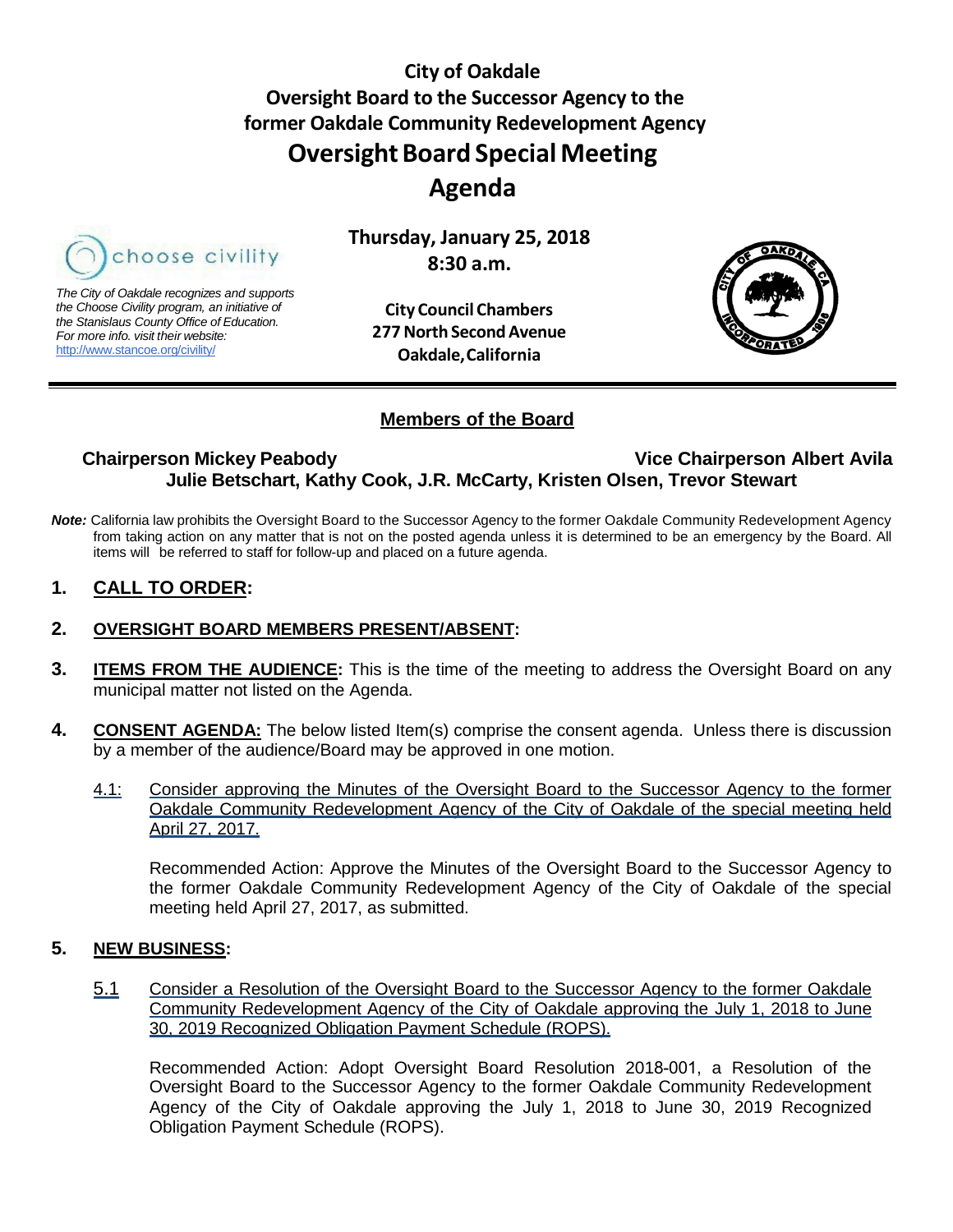### **6. ADJOURNMENT:**

In compliance with the Americans with Disabilities Act, if you need special assistance to participate in this meeting, please contact City Hall, 209-845-3571. Notification 48 hours prior to the meeting will enable the City to make reasonable arrangements to ensure accessibility to this meeting. (28CFR 35.102-35.104 ADA Title II).

Any documents produced by the City and distributed to a majority of the Successor Agency to the Redevelopment Agency Oversight Board regarding any item on this agenda will be made available in the City Clerk's office at City Hall located at 280 North Third Avenue, Oakdale, California.

### **DECLARATION OF POSTING**

I, Kathy Teixeira, City Clerk, for the City of Oakdale, certify that I caused to be posted a copy of the Oversight Board Special Meeting Agenda for the City of Oakdale Successor Agency to the former Oakdale Community Redevelopment Agency for the special meeting of Thursday, January 25, 2018, at the City Council Chambers, 277 North Second Avenue, Oakdale, CA, 95361 on January 19, 2018

Dated: January 19, 2018 /s/Kathy Teixeira

Kathy Teixeira, CMC City Clerk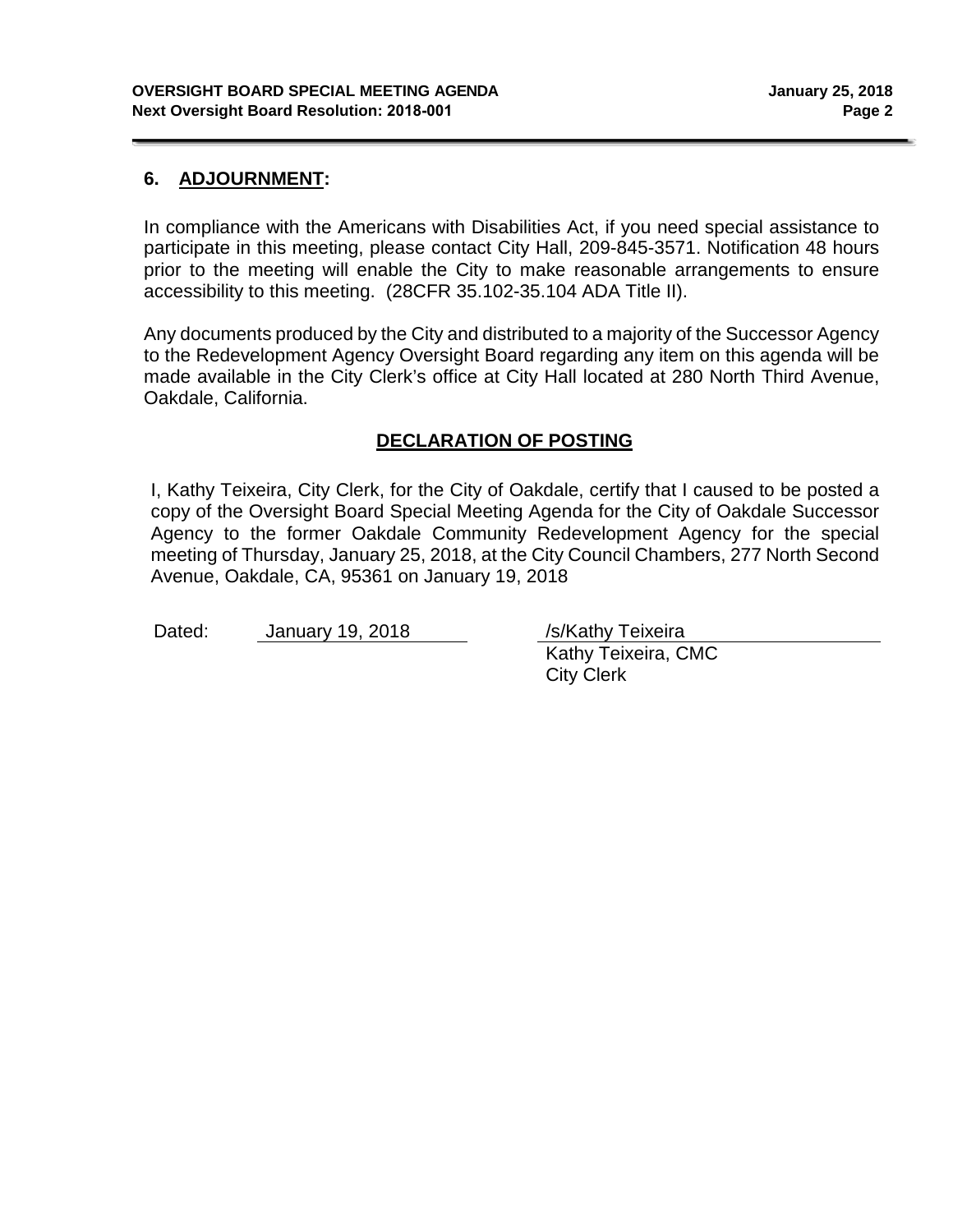<span id="page-2-0"></span>

# **CITY OF OAKDALE DRAFT Successor Agency to the former Community Redevelopment Agency Oversight Board Special Meeting Minutes Thursday, April 27, 2017 8:30 AM 277 North Second Avenue Oakdale, CA 95361 [AGENDA ITEM 4.1:](#page-0-0)**

### **1. CALL TO ORDER:**

Vice Chairperson Avila called the meeting to order at 8:40 a.m.

#### **2. OVERSIGHT BOARD MEMBERS PRESENT/ABSENT:**

- **Present:** Vice Chairperson Avila Board Member Betschart Board Member Cook Board Member Stewart
- **Excused:** Board Member McCarty Board Member Olsen Chairperson Peabody

**Staff Present:** City Clerk Teixeira

**3. ITEMS FROM THE AUDIENCE:** This is the time of the meeting to address the Oversight Board on any municipal matter not listed on the Agenda.

There were no items from the audience.

- **4. CONSENT AGENDA:** The below listed Item(s) comprise the consent agenda and unless there is discussion by a member of the audience/Board may be approved in one motion.
	- 5.1: Approving Minutes: Oversight Board to the Successor Agency to the former Oakdale Community Redevelopment Agency special meeting held January 23, 2017.

#### **MOTION**

To approve the January 23, 2017 Consent Agenda, as presented.

Moved by Board Member Betschart, seconded by Board Member Cook and **CARRIED.**

| AYES:   | Board Members:                   | Betschart, Cook, Stewart and Avila | (4) |
|---------|----------------------------------|------------------------------------|-----|
| NOES:   | Board Members:                   | <b>None</b>                        | (0) |
| ABSENT: | Board Members:                   | McCarty, Olsen, and Peabody        | (3) |
|         | <b>ABSTAINED: Board Members:</b> | <b>None</b>                        | (0) |

#### **5. WELCOME NEW MEMBERS OF THE BOARD:**

City Clerk Teixeira introduced new Board Member, Trevor Stewart, Vice President, College & Administrative Services respresenting Yosemite Community College District.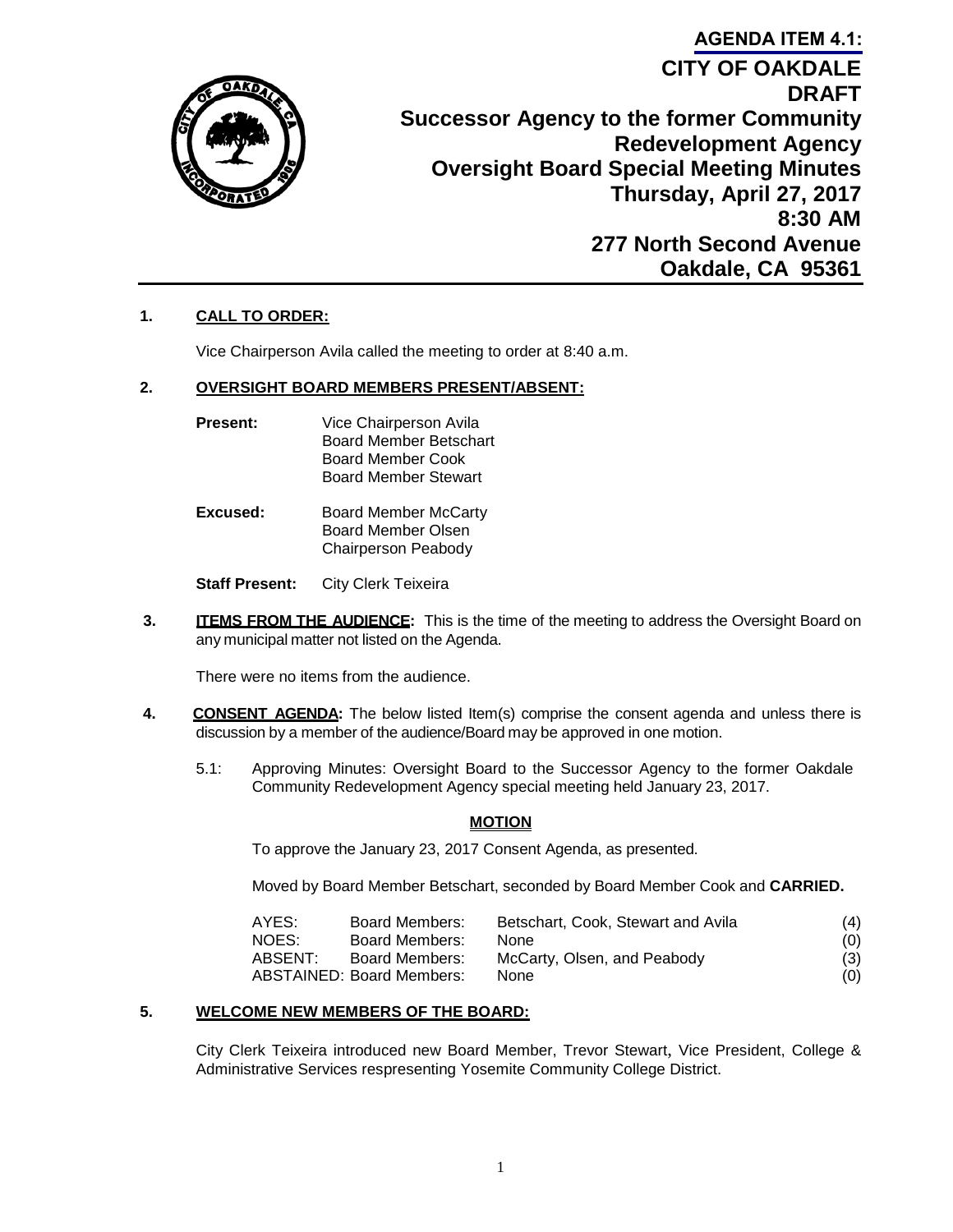

#### **6. NEW BUSINESS:**

6.1: Consider a Resolution of the Oversight Board to the Successor Agency to the former Oakdale Community Redevelopment Agency of the City of Oakdale Approing the Last and Final Recognized Obligation Payment Schedule (ROPS) for July 2018 through June 30, 2036.

Board Member Avila presented the staff report recommending the Oversight Board approve the draft resolution contained in staff's report approving the Last and Final Recognized Obligation Payment Schedule (ROPS) for July 2018 through June 30, 2036.

#### **MOTION**

To adopt Oversight Board Resolution 2017-002, a Resolution of the Oversight Board to the Successor Agency to the former Oakdale Community Redevelopment Agency of the City of Oakdale approving the Last and Final Recognized Obligation Payment Schedule (ROPS) for July 2018 through June 30, 2036.

Moved by Board Member Cook, seconded by Board Member Stewart and **CARRIED.**

| AYES:   | Board Members:            | Betschart, Cook, Stewart and Avila | (4) |
|---------|---------------------------|------------------------------------|-----|
| NOES:   | Board Members:            | <b>None</b>                        | (0) |
| ABSENT: | Board Members:            | McCarty, Olsen and Peabody         | (3) |
|         | ABSTAINED: Board Members: | <b>None</b>                        | (0) |

#### **7. ADJOURNMENT:**

There being no further business, Vice Chairperson Avila adjourned the meeting at 8:44 a.m.

ATTEST: APPROVED:

Kathy Teixeira, CMC<br>City Clerk and City Clerk City Clerk and City Clerk and City Clerk and City Clerk and City Clerk and City Cler<br>Albert Avila

Vice Chairperson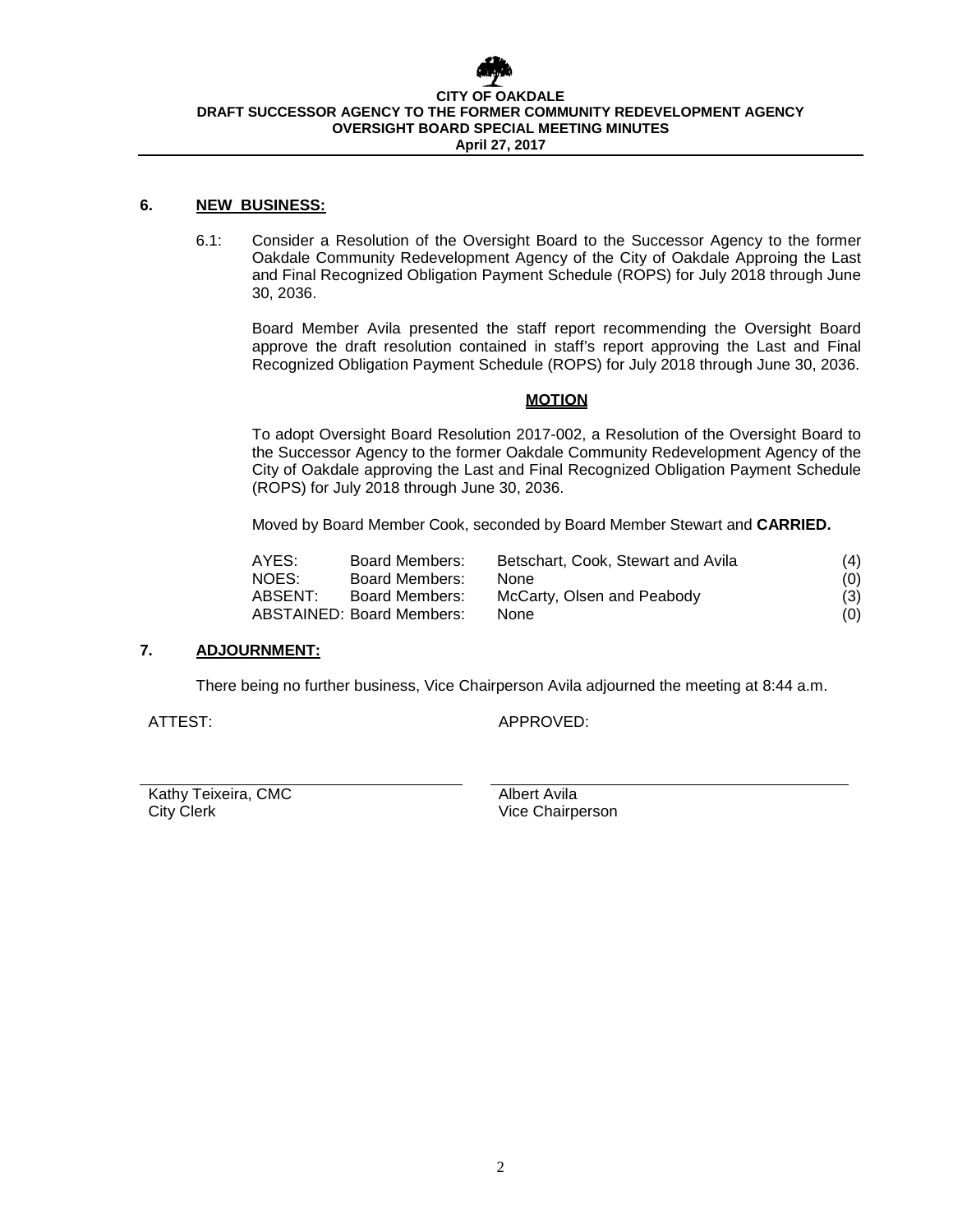

### <span id="page-4-0"></span>CITY OF OAKDALE Oversight Board of the Successor Agency to the Oakdale Community Redevelopment Agency Staff Report

| <b>Meeting Date:</b> | January 25, 2018                                                                   |
|----------------------|------------------------------------------------------------------------------------|
| To:                  | Chairperson Peabody and Members of Oversight Board                                 |
| From:                | Albert Avila, Finance Director                                                     |
| Subject:             | Recognized Obligations Payment Schedule (ROPS) for July<br>1, 2018 - June 30, 2019 |

### **I. BACKGROUND**

ABx1 15 (the Dissolution Act) was enacted in late June 2011 as part of the FY 2011-12 State budget package and was held by the California Supreme Court to be largely constitutional on December 29, 2012. Under the Dissolution Act, each of California's redevelopment agencies (Each a "Dissolved RDA") was dissolved as of February 1, 2012, and cities and counties that formed the Dissolved RDA's, together with other designated entities, have initiated the process under the Dissolution Act to unwind the affairs of the Dissolved RDA's.

#### **II. DISCUSSION**

The Recognized Obligation Payment Schedule (ROPS) includes the bonded indebtedness of the former Redevelopment Agency and the reimbursement of City Staff time to administer the Dissolution and maintenance of the various properties owned by the Successor Agency. The funding is provided by the Tax Increments from within the Former Redevelopment Agency boundaries. The Successor Agency at its January 16, 2018 approved the ROPS. The ROPS will be forwarded to the State Department of Finance by the February 1, 2018.

#### **III. FISCAL IMPACT**

There is no fiscal impact to the general fund.

# **IV. RECOMMENDATION**

Staff recommends that the Staff recommends that the Oversight Board adopt the resolution to approve the ROPS for submission to the State Department of Finance.

### **V. ATTACHMENTS**

Attachment A: ROPS Attachment B: Oversight Board Resolution 2018-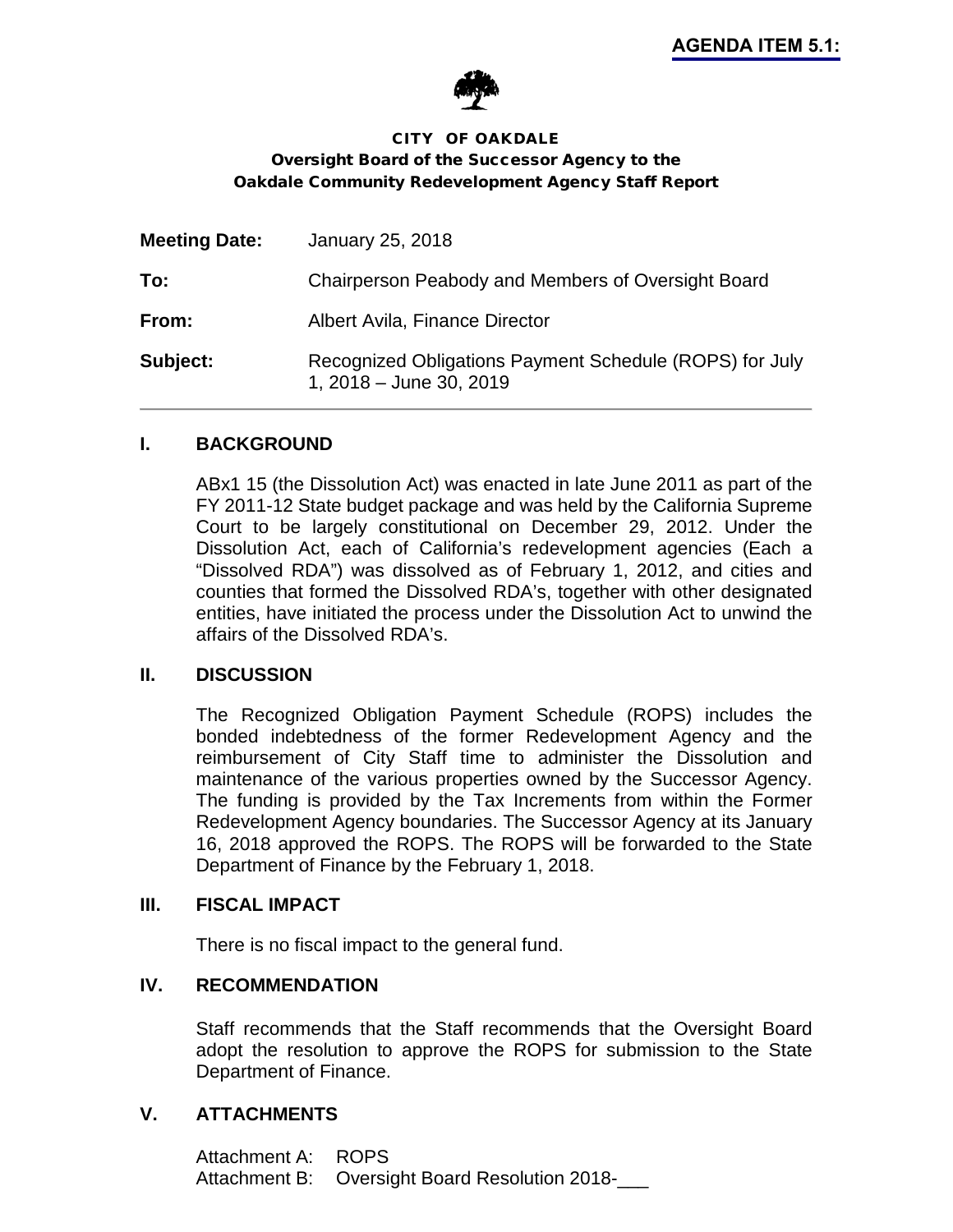

### IN THE OVERSIGHT BOARD TO THE SUCCESSOR AGENCY TO THE FORMER COMMUNITY REDEVELOPMENT AGENCY OF THE CITY OF OAKDALE STATE OF CALIFORNIA

#### OVERSIGHT BOARD RESOLUTION 2018-\_\_\_

#### **A RESOLUTION OF THE OVERSIGHT BOARD TO THE SUCCESSOR AGENCY FOR THE FORMER OAKDALE COMMUNITY REDEVELOPMENT AGENCY APPROVING THE APPROVING THE JULY 1, 2018 TO JUNE 30, 2019 RECOGNIZED OBLIGATION PAYMENT SCHEDULE (ROPS)**

#### **BE IT RESOLVED BY THE OVERSIGHT BOARD TO THE SUCCESSOR AGENCY FOR THE FORMER OAKDALE COMMUNITY REDEVELOPMENT AGENCY:**

**WHEREAS,** ABx1 15 (the Dissolution Act) was enacted in late June 2011 was held by the California Supreme Court to be largely constitutional on December 29, 2012; and,

**WHEREAS,** under the Dissolution Act, the City of Oakdale Central City Redevelopment Agency ("Dissolved RDA") was dissolved as of February 1, 2012; and,

**WHEREAS,** the City together with other designated entities, have initiated the process under the Dissolution Act to unwind the affairs of the Dissolved RDA's; and,

**WHEREAS,** the ROPS must be submitted to Department of Finance (DOF) by February 1, 2018; prior to submittal the ROPS approved by the Successor Agency on January 16, 2018 and was approved by the Oversight Board, before being submitted to the State Department of Finance.

**NOW, THEREFORE BE IT RESOLVED that the OVERSIGHT BOARD TO THE SUCCESSOR AGENCY FOR THE FORMER OAKDALE COMMUNITY REDEVELOPMENT AGENCY,** hereby accepts and approves the July 1, 2018 to June 30, 2019 ROPS.

**PASSED AND ADOPTED** this 25th day of January 2018, by the following vote:

| AYES:      | BOARD MEMBERS:        |
|------------|-----------------------|
| NOES:      | <b>BOARD MEMBERS:</b> |
| ABSENT:    | <b>BOARD MEMBERS:</b> |
| ABSTAINED: | BOARD MEMBERS:        |

ATTEST: SIGNED:

Kathy Teixeira, CMC City Clerk

Mickey C. Peabody, Chairperson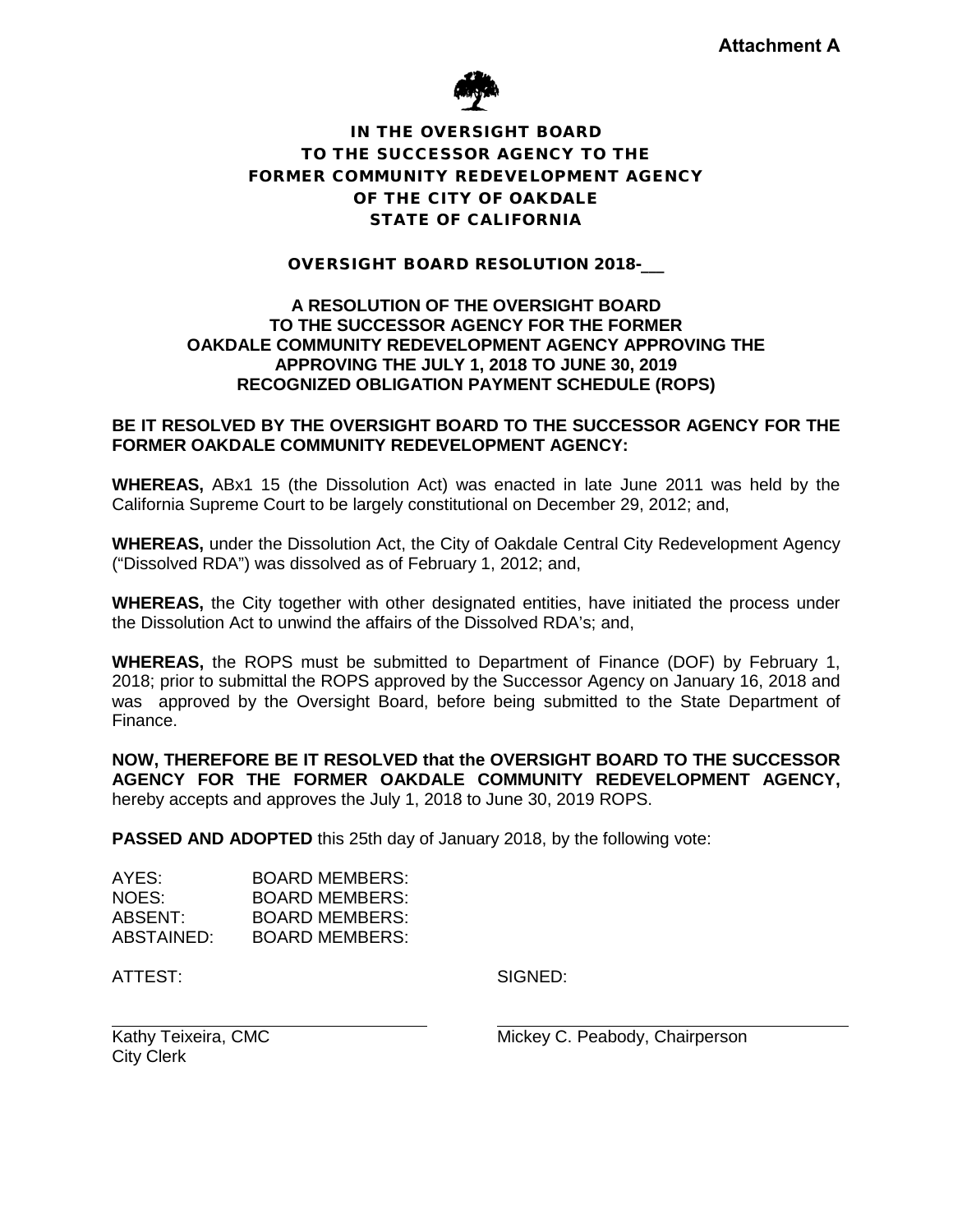|    | Current Period Requested Funding for Enforceable Obligations (ROPS Detail) | 18-19A Total<br>(July - December) | <b>18-19B Total</b><br>(January - June) | ROPS 18-19 Total |           |
|----|----------------------------------------------------------------------------|-----------------------------------|-----------------------------------------|------------------|-----------|
| A  | Enforceable Obligations Funded as Follows (B+C+D):                         | $35,000$ \$                       | $35,000$ \$                             |                  | 70,000    |
| B  | <b>Bond Proceeds</b>                                                       | $\overline{\phantom{a}}$          | $\overline{\phantom{0}}$                |                  |           |
| C  | Reserve Balance                                                            | $\overline{\phantom{0}}$          | $\overline{\phantom{0}}$                |                  |           |
| D  | Other Funds                                                                | 35,000                            | 35,000                                  |                  | 70,000    |
| E. | Redevelopment Property Tax Trust Fund (RPTTF) (F+G):                       | $619,224$ \$                      | $1,249,225$ \$                          |                  | 1,868,449 |
| F  | <b>RPTTF</b>                                                               | 494,224                           | 1,124,225                               |                  | 1,618,449 |
| G  | <b>Administrative RPTTF</b>                                                | 125,000                           | 125,000                                 |                  | 250,000   |
| н  | <b>Current Period Enforceable Obligations (A+E):</b>                       | 654,224 \$                        | 1,284,225 \$                            |                  | 1,938,449 |

| Certification of Oversight Board Chairman:                                                                                                   | Mickey Peabody | Chairperson |
|----------------------------------------------------------------------------------------------------------------------------------------------|----------------|-------------|
| Pursuant to Section 34177 (o) of the Health and Safety code, I hereby<br>certify that the above is a true and accurate Recognized Obligation | Name           | Title       |
| Payment Schedule for the above named successor agency.                                                                                       | /s/            | 1/25/2018   |
|                                                                                                                                              | Signature      | Date        |

#### **Recognized Obligation Payment Schedule (ROPS 18-19) - Summary**

Filed for the July 1, 2018 through June 30, 2019 Period

| <b>Successor Agency:</b> | Oakdale    |
|--------------------------|------------|
| County:                  | Stanislaus |

### **Attachment B**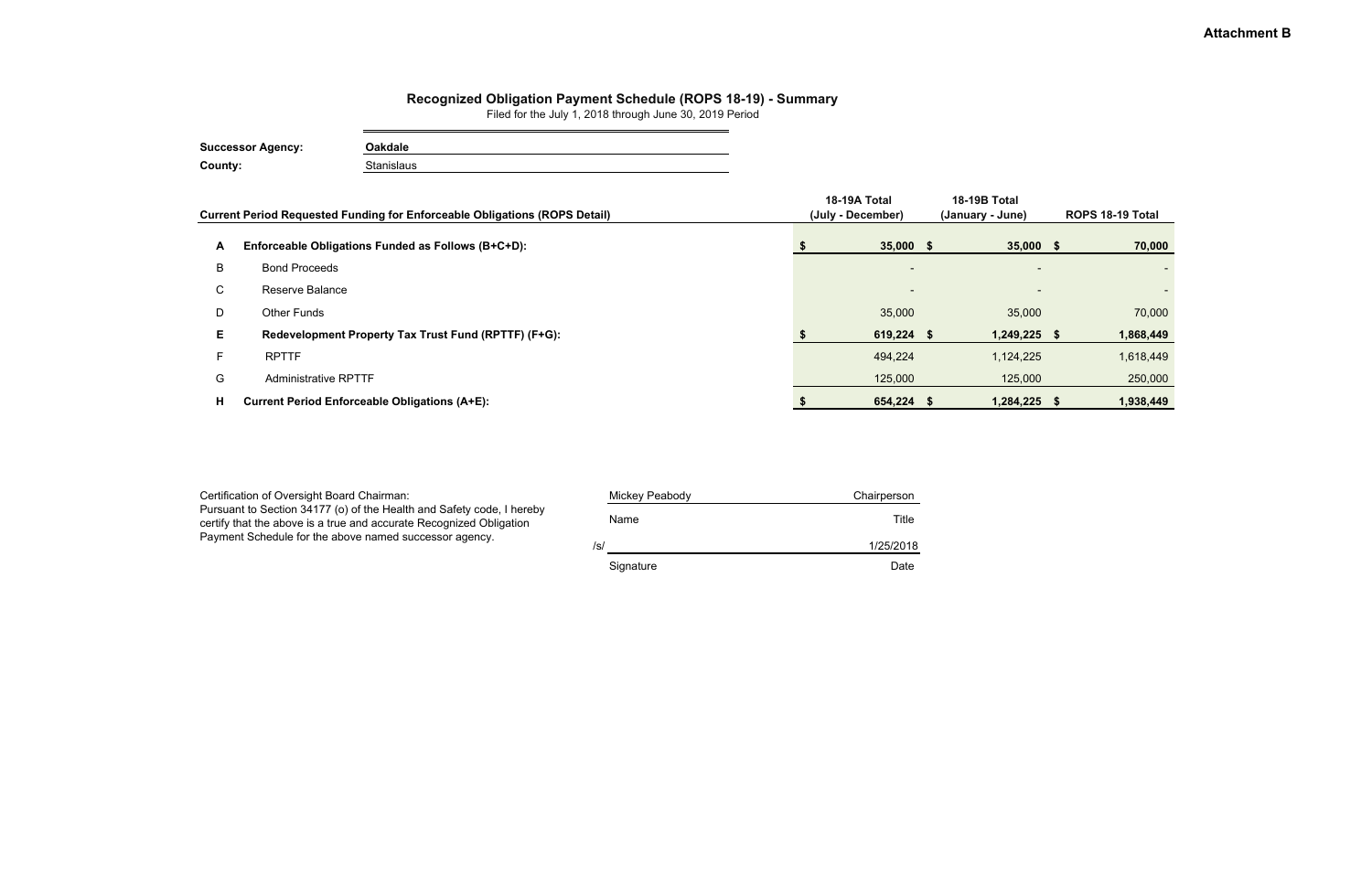|                                                                                              | Oakdale Recognized Obligation Payment Schedule (ROPS 18-19) - ROPS Detail |                                                 |                       |                         |                                    |                                                     |              |                          |                                  |                                    |               |                 |                          |                        |             |                    |   |                               |                         |                                |                          |
|----------------------------------------------------------------------------------------------|---------------------------------------------------------------------------|-------------------------------------------------|-----------------------|-------------------------|------------------------------------|-----------------------------------------------------|--------------|--------------------------|----------------------------------|------------------------------------|---------------|-----------------|--------------------------|------------------------|-------------|--------------------|---|-------------------------------|-------------------------|--------------------------------|--------------------------|
|                                                                                              |                                                                           |                                                 |                       |                         |                                    |                                                     |              |                          |                                  | July 1, 2018 through June 30, 2019 |               |                 |                          |                        |             |                    |   |                               |                         |                                |                          |
|                                                                                              | (Report Amounts in Whole Dollars)                                         |                                                 |                       |                         |                                    |                                                     |              |                          |                                  |                                    |               |                 |                          |                        |             |                    |   |                               |                         |                                |                          |
|                                                                                              |                                                                           |                                                 |                       |                         |                                    |                                                     |              |                          |                                  |                                    |               |                 |                          |                        |             |                    |   |                               |                         |                                |                          |
| A                                                                                            | B                                                                         | $\mathbf{c}$                                    | D                     | Е.                      | F.                                 | G                                                   | H            | - 1                      | J                                | K                                  | L.            | M               | $\mathbf N$              | $\Omega$               | P           | Q                  | R | -S                            | $\mathbf{T}$            | $\cup$<br>$\mathsf{v}$         | W                        |
|                                                                                              |                                                                           |                                                 |                       |                         |                                    |                                                     |              |                          |                                  |                                    |               |                 | 18-19A (July - December) |                        |             |                    |   |                               | 18-19B (January - June) |                                |                          |
|                                                                                              |                                                                           |                                                 |                       |                         |                                    |                                                     |              |                          |                                  |                                    |               |                 | <b>Fund Sources</b>      |                        |             |                    |   |                               | <b>Fund Sources</b>     |                                |                          |
|                                                                                              |                                                                           |                                                 | Contract/Agreement    | Contract/Agreement      |                                    |                                                     |              | <b>Total Outstanding</b> |                                  | <b>ROPS 18-19</b>                  |               |                 |                          |                        |             | 18-19A             |   |                               |                         |                                | 18-19B                   |
| Item#                                                                                        | Project Name/Debt Obligation                                              | Obligation Type                                 | <b>Execution Date</b> | <b>Termination Date</b> | Payee                              | <b>Description/Project Scope</b>                    | Project Area | Debt or Obligation       | Retired                          | Total                              | Bond Proceeds | Reserve Balance | Other Funds              | RPTTF                  | Admin RPTTF | Total              |   | Bond Proceeds Reserve Balance | Other Funds             | RPTTF<br>Admin RPTTF           | Total                    |
|                                                                                              | 1 1997 Tax Allocation Revenue                                             | Bonds Issued On or Before 5/29/1997             |                       | 6/1/2027                | U.S. Bank                          | Bonds issue to fund non-housing                     |              | 29,465,336<br>5,268,420  | $N$ $S$                          | 1,938,449<br>576,226               |               |                 | 35,000<br>35,000         | $494,224$ \$<br>85,613 | 125,000     | 654,224<br>120,613 |   |                               | 35,000<br>35,000        | 1,124,225<br>125,000<br>420,61 | 1,284,225<br>455,613     |
|                                                                                              | 2 2004 Tax Allocation Revenue                                             | Bonds Issued On or Before 4/7/2004              |                       | 6/1/2033                | U.S. Bank                          | Bonds issue to fund housing & non                   |              | 15,952,641               | N                                | 841,023<br>$\mathsf{s}$            |               |                 |                          | 273,011                |             | 273,011            |   |                               |                         | 568,01                         | 568,012                  |
|                                                                                              | Bonds<br><b>8</b> 2011 Tax Allocation Revenue                             | 2/31/10<br>Bonds Issued After 12/31/10 3/8/2011 |                       | 6/1/2036                | U.S. Bank                          | housing projects<br>Bonds issue to fund non-housing |              | 5,810,250                |                                  | 191,250                            |               |                 |                          | 95,625                 |             | 95,625             |   |                               |                         | 95,625                         | 95,625                   |
|                                                                                              | <b>Bonds</b>                                                              |                                                 |                       |                         |                                    | projects                                            |              |                          |                                  |                                    |               |                 |                          |                        |             |                    |   |                               |                         |                                |                          |
|                                                                                              | 4 2011 Taxable Housing Allocation<br>Bonds                                | Bonds Issued After 12/31/10 3/8/2011            |                       | 6/1/2036                | U.S. Bank                          | Bonds issue to fund housing projects                |              | 2,184,025                | N<br>$\mathbb{R}$                | 79,950                             |               |                 |                          | 39,975                 |             | 39,975             |   |                               |                         | 39,975                         | 39,975                   |
|                                                                                              | <b>5</b> Employee Costs                                                   | Admin Costs                                     | 1/1/2014              | 6/30/2014               | Various                            | Salaries & Benefits                                 |              | 61,000                   | N                                | 24,000                             |               |                 |                          |                        | 12,000      | 12,000             |   |                               |                         | $12,000$ \$                    | 12,000                   |
|                                                                                              | <b>6</b> Legal Services<br><b>7</b> Audit Services                        | <b>Admin Costs</b><br>Admin Costs               | 1/1/2014<br>1/1/2014  | 6/30/2014<br>6/30/2014  | Best Best & Kreiger<br>Various     | <b>Legal Services</b><br><b>Audit Services</b>      |              | 5,000                    | N<br>N   \$                      |                                    |               |                 |                          |                        |             |                    |   |                               |                         |                                | $-1$ \$                  |
|                                                                                              | 8 Legal/Professional Services<br>9 Miscellaneous                          | Admin Costs<br>Admin Costs                      | 1/1/2014<br>1/1/2014  | 6/30/2014<br>6/30/2014  | Various<br>Various                 | Professional Assistance<br>Misc                     |              | 150,000<br>10,000        | $\overline{z}$<br>N              | 202,000                            |               |                 |                          |                        | 101,000     | 101,000            |   |                               |                         | $101,000$ \$                   | 101,000<br>-15           |
|                                                                                              | 10 Liability Insurance                                                    | Admin Costs                                     | 1/1/2014              | 6/30/2014               | City of Oakdale                    | Allocated Liability Insurance                       |              | 12,000                   | $\overline{z}$                   | 12,000                             |               |                 |                          |                        | 6,000       | 6,000              |   |                               |                         | $6,000$ \$                     | 6,000                    |
|                                                                                              | 11 Rental/Utilities<br>12 Property Maintenance Costs                      | <b>Admin Costs</b><br>Admin Costs               | 1/1/2014<br>1/1/2014  | 6/30/2014<br>6/30/2014  | City of Oakdale<br>City of Oakdale | Staff space/utilities<br>andscape Maintenance Costs |              | 12,000                   | $N$ $\sqrt{S}$<br>N              | 12,000                             |               |                 |                          |                        | 6,000       | 6,000              |   |                               |                         | $6,000$ \$                     | 6,000<br>ISI             |
|                                                                                              | 13 City Loan                                                              | City/County Loans On or                         | 9/30/1998             | 6/1/2028                | <b>City of Oakdale</b>             | Loan For Construction Project                       |              |                          | N                                |                                    |               |                 |                          |                        |             |                    |   |                               |                         |                                |                          |
|                                                                                              | 14 City Loan                                                              | efore 6/27/11<br>City/County Loans On or        | 9/30/1998             | 12/1/2034               | <b>City of Oakdale</b>             | epayment<br><b>Loan For Construction Project</b>    |              |                          | N                                |                                    |               |                 |                          |                        |             |                    |   |                               |                         |                                |                          |
|                                                                                              |                                                                           | efore 6/27/11                                   |                       |                         |                                    | epayment                                            |              |                          |                                  |                                    |               |                 |                          |                        |             |                    |   |                               |                         |                                |                          |
|                                                                                              | 6 City Loan                                                               | lity/County Loans On or<br>efore 6/27/11        | 2/17/2015             | 3/1/2023                | City of Oakdale                    | Loan for Construction Project<br>epayment           |              |                          | N.                               |                                    |               |                 |                          |                        |             |                    |   |                               |                         |                                |                          |
|                                                                                              | 17 City Loan                                                              | City/County Loans On or<br>Before 6/27/11       | 2/17/2015             | 9/1/2024                | City of Oakdale                    | Loan for Construction Project                       |              |                          | N                                |                                    |               |                 |                          |                        |             |                    |   |                               |                         |                                |                          |
|                                                                                              | <b>8</b> Contract Services                                                | onds Issued After 12/31/10 10/26/2011           |                       | 12/31/2020              | /arious                            | epayment<br>Construction of D St per Developme      |              |                          | N                                |                                    |               |                 |                          |                        |             |                    |   |                               |                         |                                |                          |
|                                                                                              | 9 City Loan                                                               | City/County Loans On or                         | 2/17/2015             | 6/1/2023                | City of Oakdale                    | Aareement<br>Loan For Construction Project          |              |                          | N                                |                                    |               |                 |                          |                        |             |                    |   |                               |                         |                                |                          |
|                                                                                              |                                                                           | efore 6/27/11                                   |                       |                         |                                    | epayment                                            |              |                          |                                  |                                    |               |                 |                          |                        |             |                    |   |                               |                         |                                |                          |
|                                                                                              | 20 City Loan                                                              | ity/County Loans On or<br>fore 6/27/11          | 2/17/2015             | 3/1/2023                | City of Oakdale                    | Loan For Construction Project<br>epayment           |              |                          | N                                |                                    |               |                 |                          |                        |             |                    |   |                               |                         |                                |                          |
|                                                                                              | 21 City Loan                                                              | lity/County Loan (Prior                         | 1/4/1900              | 3/1/2023                | City of Oakdale                    | <b>Loan For Construction Project</b>                |              |                          | N                                |                                    |               |                 |                          |                        |             |                    |   |                               |                         |                                |                          |
|                                                                                              | 22 City Loan                                                              | 6/28/11), Other<br>ity/County Loan (Prior       | 9/30/1998             | 6/1/2023                | <b>City of Oakdale</b>             | epayment<br><b>Loan For Construction Project</b>    |              |                          | N                                |                                    |               |                 |                          |                        |             |                    |   |                               |                         |                                |                          |
|                                                                                              |                                                                           | 06/28/11), Other                                |                       |                         |                                    | epayment                                            |              |                          |                                  |                                    |               |                 |                          |                        |             |                    |   |                               |                         |                                |                          |
| 23<br>24                                                                                     |                                                                           |                                                 |                       |                         |                                    |                                                     |              |                          | N<br>N.                          |                                    |               |                 |                          |                        |             |                    |   |                               |                         |                                | ∣\$<br>l S               |
| 25<br>26                                                                                     |                                                                           |                                                 |                       |                         |                                    |                                                     |              |                          | $N$ s<br>$N$ $s$                 |                                    |               |                 |                          |                        |             |                    |   |                               |                         |                                | IS-<br>IS.               |
| 27                                                                                           |                                                                           |                                                 |                       |                         |                                    |                                                     |              |                          | $N$ \$                           |                                    |               |                 |                          |                        |             |                    |   |                               |                         |                                | IS-                      |
| 28                                                                                           |                                                                           |                                                 |                       |                         |                                    |                                                     |              |                          | N<br>$N$ \$                      |                                    |               |                 |                          |                        |             |                    |   |                               |                         |                                | I SI<br>l Si             |
| $\begin{array}{r} 29 \\ 30 \end{array}$                                                      |                                                                           |                                                 |                       |                         |                                    |                                                     |              |                          | $N$ $s$                          |                                    |               |                 |                          |                        |             |                    |   |                               |                         |                                | IS.                      |
| 31<br>32                                                                                     |                                                                           |                                                 |                       |                         |                                    |                                                     |              |                          | $\overline{N}$<br>N              |                                    |               |                 |                          |                        |             |                    |   |                               |                         |                                | $\mathsf{S}$<br>IS-      |
| 33                                                                                           |                                                                           |                                                 |                       |                         |                                    |                                                     |              |                          | N<br>$\sim$                      |                                    |               |                 |                          |                        |             |                    |   |                               |                         |                                | IS-                      |
| $\begin{array}{r}\n 34 \\ \hline\n 35 \\ \hline\n 36\n \end{array}$                          |                                                                           |                                                 |                       |                         |                                    |                                                     |              |                          | $N$ $S$<br>$N$ \$                |                                    |               |                 |                          |                        |             |                    |   |                               |                         |                                | $\mathsf{S}$<br>IS-      |
| 37                                                                                           |                                                                           |                                                 |                       |                         |                                    |                                                     |              |                          | N<br><b>N</b>                    |                                    |               |                 |                          |                        |             |                    |   |                               |                         |                                | IS.<br>I SI              |
| $\frac{38}{39}$                                                                              |                                                                           |                                                 |                       |                         |                                    |                                                     |              |                          | N                                |                                    |               |                 |                          |                        |             |                    |   |                               |                         |                                | $\overline{\bullet}$     |
| 40                                                                                           |                                                                           |                                                 |                       |                         |                                    |                                                     |              |                          | $N$ \$<br>N                      |                                    |               |                 |                          |                        |             |                    |   |                               |                         |                                | $\mathsf{S}$<br>IS-      |
| $-41$                                                                                        |                                                                           |                                                 |                       |                         |                                    |                                                     |              |                          | N IS                             |                                    |               |                 |                          |                        |             |                    |   |                               |                         |                                |                          |
|                                                                                              |                                                                           |                                                 |                       |                         |                                    |                                                     |              |                          | $N$ \$<br>$N$ \$                 |                                    |               |                 |                          |                        |             |                    |   |                               |                         |                                | $\sqrt{S}$<br>$\sqrt{S}$ |
|                                                                                              |                                                                           |                                                 |                       |                         |                                    |                                                     |              |                          | $N$ $\sqrt{S}$                   |                                    |               |                 |                          |                        |             |                    |   |                               |                         |                                | $\sqrt{S}$               |
|                                                                                              |                                                                           |                                                 |                       |                         |                                    |                                                     |              |                          | $N$ $\sqrt{S}$<br>$N$ \$         |                                    |               |                 |                          |                        |             |                    |   |                               |                         |                                | $\vert$ s                |
|                                                                                              |                                                                           |                                                 |                       |                         |                                    |                                                     |              |                          | $N$ \$<br>$N$ \$                 |                                    |               |                 |                          |                        |             |                    |   |                               |                         |                                | $\sqrt{s}$<br>$\sqrt{S}$ |
|                                                                                              |                                                                           |                                                 |                       |                         |                                    |                                                     |              |                          | $N$ \$                           |                                    |               |                 |                          |                        |             |                    |   |                               |                         |                                | $\sqrt{S}$               |
|                                                                                              |                                                                           |                                                 |                       |                         |                                    |                                                     |              |                          | $N$ \$<br>$N$ \$                 |                                    |               |                 |                          |                        |             |                    |   |                               |                         |                                | $\sqrt{s}$<br>$\sqrt{s}$ |
|                                                                                              |                                                                           |                                                 |                       |                         |                                    |                                                     |              |                          | $N$ \$<br>$N$ \$                 |                                    |               |                 |                          |                        |             |                    |   |                               |                         |                                | $\sqrt{S}$               |
|                                                                                              |                                                                           |                                                 |                       |                         |                                    |                                                     |              |                          | $N$ \$                           |                                    |               |                 |                          |                        |             |                    |   |                               |                         |                                | $\vert$ \$<br>I\$ ⊺      |
|                                                                                              |                                                                           |                                                 |                       |                         |                                    |                                                     |              |                          | $N$ \$<br>$N$ \$                 |                                    |               |                 |                          |                        |             |                    |   |                               |                         |                                | $\sqrt{s}$<br>$\sqrt{5}$ |
|                                                                                              |                                                                           |                                                 |                       |                         |                                    |                                                     |              |                          | $N$ \$                           |                                    |               |                 |                          |                        |             |                    |   |                               |                         |                                | $\sqrt{S}$               |
|                                                                                              |                                                                           |                                                 |                       |                         |                                    |                                                     |              |                          | $N$ $\sqrt{S}$<br>$N$ $s$        |                                    |               |                 |                          |                        |             |                    |   |                               |                         |                                | $\sqrt{2}$               |
|                                                                                              |                                                                           |                                                 |                       |                         |                                    |                                                     |              |                          | $N$ \$                           |                                    |               |                 |                          |                        |             |                    |   |                               |                         |                                | $\sqrt{s}$               |
|                                                                                              |                                                                           |                                                 |                       |                         |                                    |                                                     |              |                          | $N$ \$<br>$N$ \$                 |                                    |               |                 |                          |                        |             |                    |   |                               |                         |                                | $\sqrt{3}$<br>I\$ ⊺      |
| 62<br>63<br>64<br>66<br>66<br>66<br>68<br>7<br>7<br>7<br>7<br>7<br>7<br>7<br>7<br>7<br><br>7 |                                                                           |                                                 |                       |                         |                                    |                                                     |              |                          | $N$ $\sqrt{s}$                   |                                    |               |                 |                          |                        |             |                    |   |                               |                         |                                | $\frac{1}{3}$            |
|                                                                                              |                                                                           |                                                 |                       |                         |                                    |                                                     |              |                          | $N$ \$<br>$N$ $\sqrt{S}$         |                                    |               |                 |                          |                        |             |                    |   |                               |                         |                                | $\sqrt{S}$               |
|                                                                                              |                                                                           |                                                 |                       |                         |                                    |                                                     |              |                          | $N$ $\sqrt{S}$<br>$N$ $\sqrt{S}$ |                                    |               |                 |                          |                        |             |                    |   |                               |                         |                                |                          |
|                                                                                              |                                                                           |                                                 |                       |                         |                                    |                                                     |              |                          | $N$ \$                           |                                    |               |                 |                          |                        |             |                    |   |                               |                         |                                | $\sqrt{3}$               |
|                                                                                              |                                                                           |                                                 |                       |                         |                                    |                                                     |              |                          | $N$ $s$<br>$N$ $\sqrt{S}$        |                                    |               |                 |                          |                        |             |                    |   |                               |                         |                                | $\sqrt{S}$               |
|                                                                                              |                                                                           |                                                 |                       |                         |                                    |                                                     |              |                          | $N$ \$                           |                                    |               |                 |                          |                        |             |                    |   |                               |                         |                                | $\vert$ s                |
|                                                                                              |                                                                           |                                                 |                       |                         |                                    |                                                     |              |                          | $N$ \$<br>$N$ \$                 |                                    |               |                 |                          |                        |             |                    |   |                               |                         |                                | $\sqrt{s}$<br>$\sqrt{S}$ |
|                                                                                              |                                                                           |                                                 |                       |                         |                                    |                                                     |              |                          | N \$                             |                                    |               |                 |                          |                        |             |                    |   |                               |                         |                                |                          |
|                                                                                              |                                                                           |                                                 |                       |                         |                                    |                                                     |              |                          | $N$ \$                           |                                    |               |                 |                          |                        |             |                    |   |                               |                         |                                | $\sqrt{s}$               |